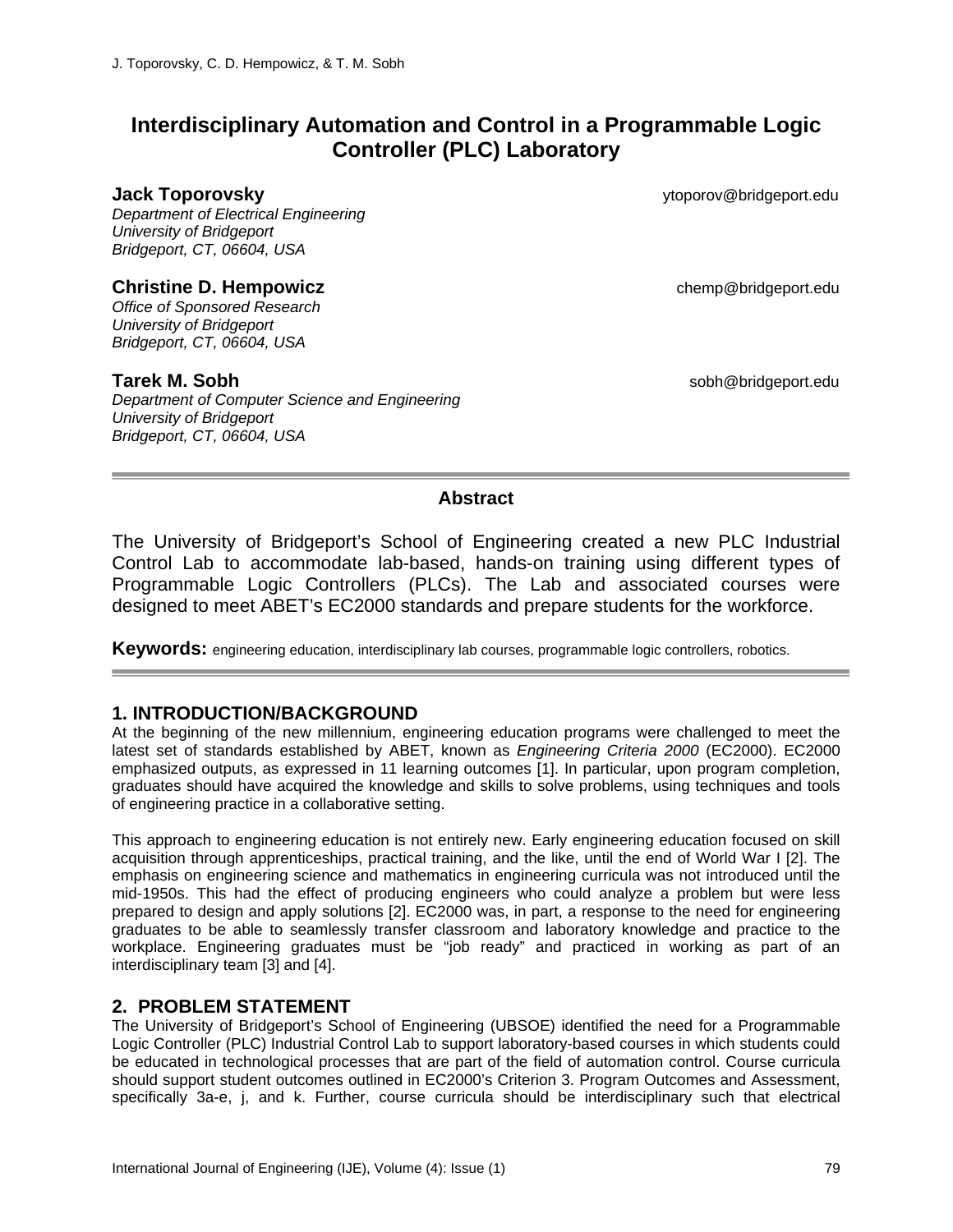engineering and mechanical engineering students could enroll in the same course. Finally, students should have the opportunity to learn on leading PLC models in order to be best prepared to work in the private sector. The lab should be equipped, then, with Allen-Bradley and Mitsubishi PLCs since the former is widely used in the U.S. and the latter is widely used throughout Asia.

### **3. METHODOLOGY**

UBSOE's existing Interdisciplinary Robotics, Intelligent Sensing, and Control (RISC) Laboratory was expanded to incorporate the new PLC Industrial Control Lab. The new PLC Lab was equipped with electrical cabinets and control panels outfitted with five Allen-Bradley and four Mitsubishi PLCs [5]-[12].

Two courses were developed: EE 463: Industrial Controls, and EE 464: Programmable Logical Controls. In EE 463, students learn basic concepts in pneumatic controls and different types of sensors used widely in industry, robotics, and vision concepts. In EE 464, students learn basic and advanced concepts and applications for PLC programming. In addition, students learn to integrate various components with PLCs, such as sensors, switches, vision cameras, variable speed drives, etc. Instructional design for each course is more focused on inquiry and problem-based learning within the context of classroom community, and less focused on lecture-style instruction. All are supported in the literature [13] and [14].

#### **3.1 Equipment Design and Integration**

In the PLC Industrial Control Lab, all control cabinets share the same local network with different types of PLCs and Human Machine Interfaces (HMIs), so students are able to communicate to any of them from the class computer stations.

A team of PLC students designed an integration of different brands of control components into one application. The components were: SLC5/03 Allen-Bradley PLC, Network Card 1761-NET-ENI, Mitsubishi Variable Frequency Drive, and Cutler Hammer PM1700 Touch Screen. For this project, students were involved in wiring, communications cable design, equipment programming, and troubleshooting.

Students produced the layout design and wiring diagrams for the project to integrate the SLC5/03 PLC with the Mitsubishi Variable Frequency Drive (VFD) and Cutler Hammer Touch Screen, and to establish a network to the PLC. The design layouts and wiring diagrams were created using AutoCAD. Students were able to build a control cabinet with output to an AC motor, programming of the PLC, VFD, touch screen, etc. (See Figure 1.)



**FIGURE 1**: Any computer station can establish communication to the SLC5/03 PLC through the network hub switch and through the internet adapter (# 1746ENIW). At the same time, an AC motor (3-phase AC) runs commands from the PLC, transferring from the relay module to the Mitsubishi Variable Frequency Drive (VFD/FR/S500). The value of the frequency is converted to an analog voltage (0 to 5 volts) from the VFD; it is then read by an analog card. In this way, a closed-loop communication link is established between the PLC and the VFD.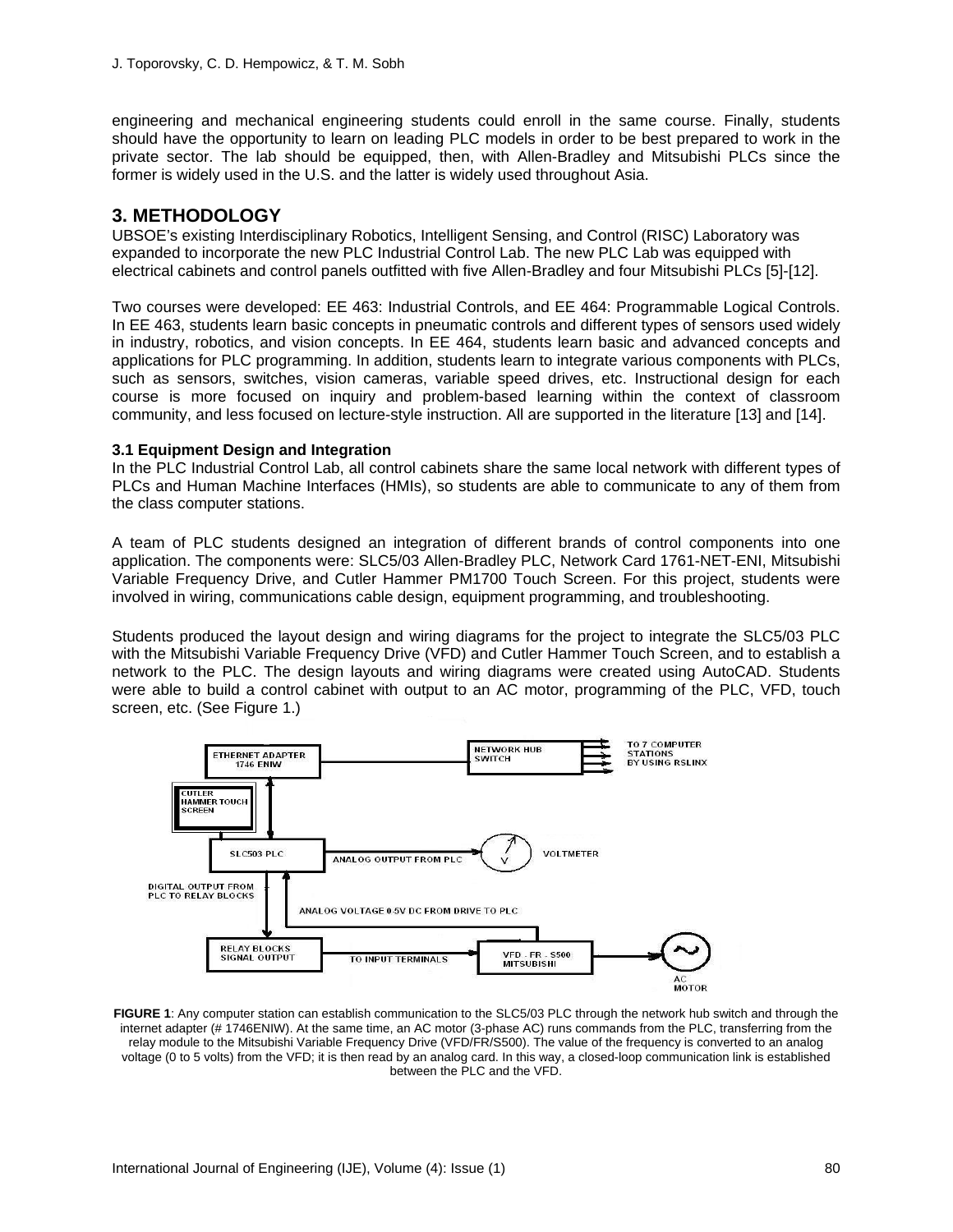During the project, students learned how to use the software FR Configurator to run the motor with different parameter sets and observe the effects. After the students decided which parameters were needed for the operation, they downloaded them into the VFD.

At the end of the project, different touch screen recipes for various applications had been created.

**Recipe 1**

Selector switch # 1 should be at the ON position. Press the start push button on the touch screen and select a value for the motor's speed. (The motor will run at one of three predetermined speeds.) The motor speed control parameter (expressed as voltage) is shown on the touch screen. Also shown is the motor's speed in RPM's.



**FIGURE 2**: Robotic arm is shown, controlling a conveyor line, with optical, proximity, and capacitive sensors. A Mitsubishi PLC is located on a shelf below the arm and to the right, and a Mitsubishi RV-M1 robotic unit is on the same shelf, to the left.

**Recipe 2** 

Selector switch # 1 should in the OFF position. In this mode, the motor will run continuously, first at a low speed (typically 50 to 100 RPMs), then at a medium speed (approximately 100 to 300 RPMs), then at a high speed (300 to 500 RPMs), then back to low speed, medium speed, etc. The analog voltage drive speed and RPM are displayed on the touch screen.

**Recipe 3** 

This mode is designed to control the jogging operation by pressing the jog-forward or jog-reverse push button or touching the jog-forward/reverse icon on the touch screen. The motor will rotate forward or reverse, depending on which jog button is pressed. The analog voltage drive speed and RPM are displayed on the touch screen.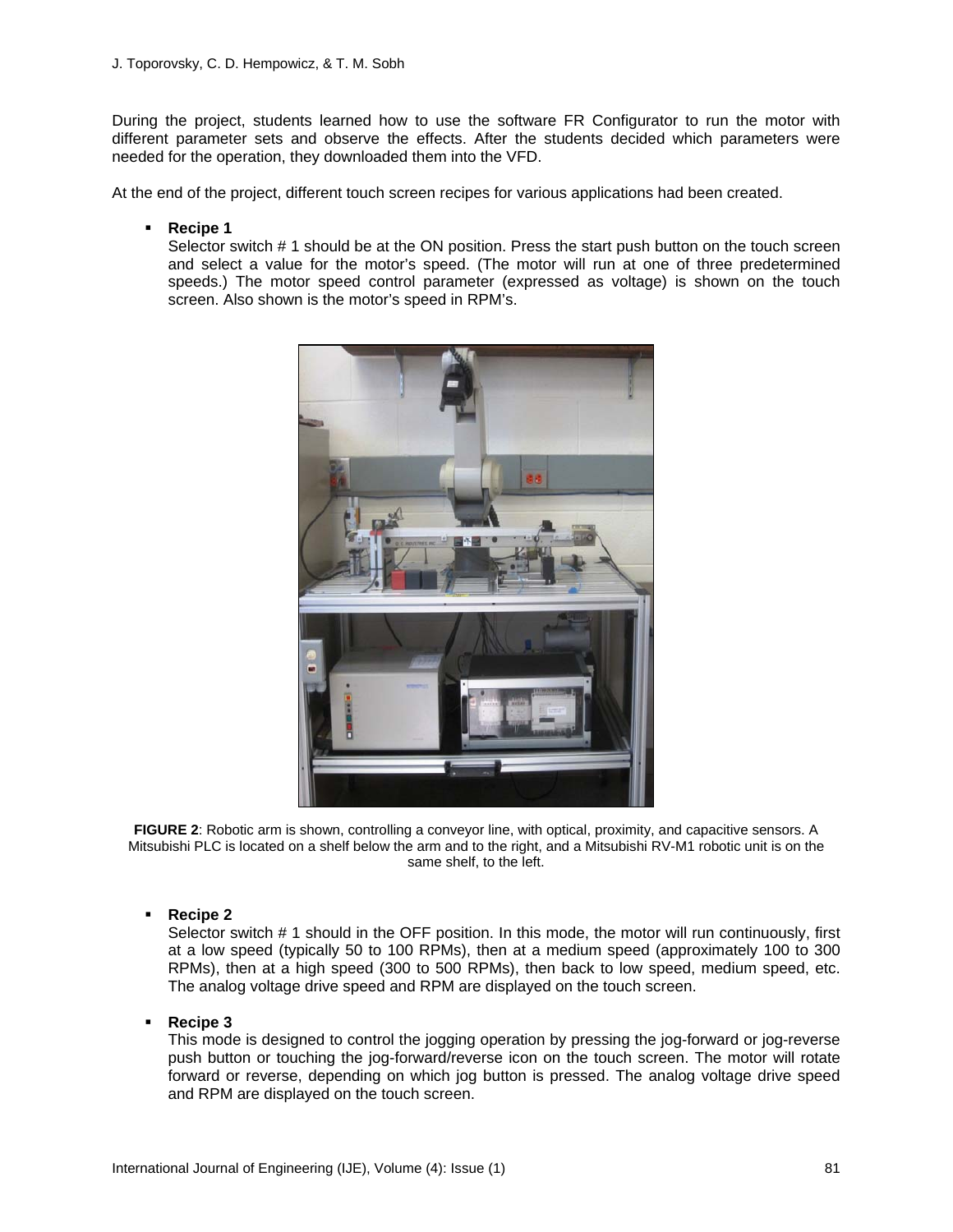#### **Recipe 4**

Establish motor control by reading the value potentiometer on the front panel. The speed can be increased from 0 RPM to a maximum of 500 RPM (as controlled by the PLC) by turning the potentiometer knob clockwise. To perform this test, the VFD parameter # 79 should have a value of 4.

#### **3.2 PLC Programming and Robot Integration**

The first author worked with a team of PLC students to design an automation conveyor line to implement closed-loop communications between the Mitsubishi robotic arm Roboware™ software and FX series Mitsubishi PLC. See Figure 2.

The major task of the project was to establish the communication and movements of the Robotics Arm using the Mitsubishi Movemaster RV-M1 series robotics kit. When the photo eye sensor detects the metal or plastic object on the loading area, the pneumatic cylinder then pushes the object to the partdetecting sensor (proximity sensor) (See Figure 3). If the object is plastic, the conveyor starts and stops at "position one," which is closer to the sensor. The robotic arm will move to pick up the plastic object and place it into "box one". If the object is metal, the conveyor stops when it is detected by the track sensor (see-through eye sensor) on the conveyor belt. The robotic arm moves to that position to pick up the object and place it into "box two".



**FIGURE 3**: Controlling the belt movements (Y6), part present (X12), red light indicator (Y5) and ready signal from robot unit (X0), etc., presented in the ladder diagram. Constant communication between the robot controller and Mitsubishi PLC is provided through executing this program and running Roboware  $TM$  software.

The inputs and outputs are on the conveyor line, operated using the GX-Developer (Mitsubishi software). See Table 1.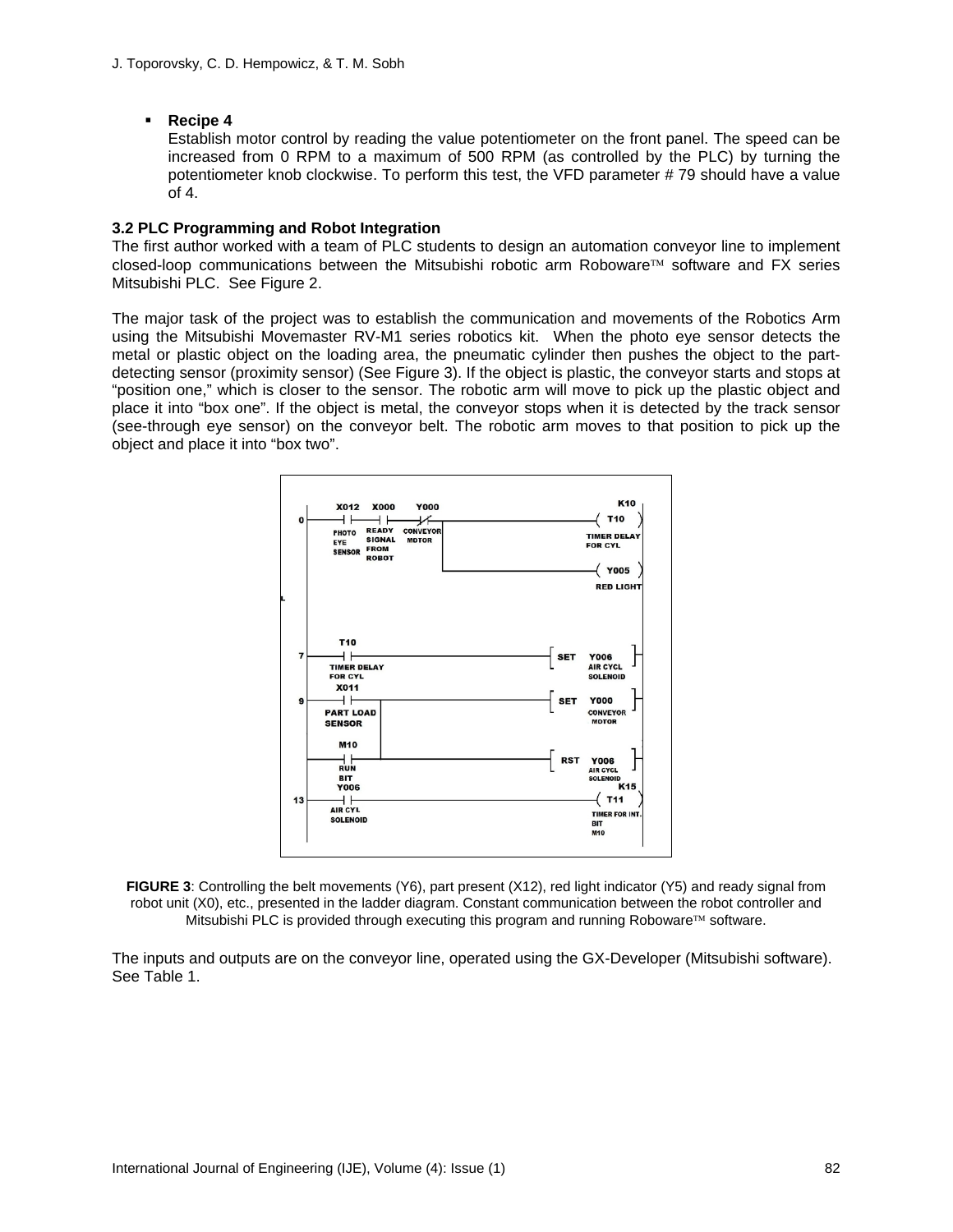| Input       | <b>Address</b>  | Output           | <b>Address</b> |
|-------------|-----------------|------------------|----------------|
| Capacitive  | X10             | Conveyor         | Y00            |
| Proximity   |                 | Motor            |                |
| Sensor      |                 |                  |                |
| Part Load   | X <sub>11</sub> | Gear             | Y01            |
| Sensor      |                 | Motor            |                |
| (prox.      |                 |                  |                |
| sensor)     |                 |                  |                |
| Photo Eye   | X12             | <b>Red Light</b> | Y05            |
| Sensor      |                 |                  |                |
| (loading    |                 |                  |                |
| area)       |                 |                  |                |
| Track       | X <sub>13</sub> | Air              | Y06            |
| Sensor (end |                 | Cylinder         |                |
| of the      |                 |                  |                |
| conveyor)   |                 |                  |                |

**TABLE 1:** Programming of PLC and Robot

The command line to enter some commands such as MJ (Move Joint) is as follows:

**Function:** Turns each joint the specified angle from the current position. (Articulated interpolation)

- (1) The least input increment of the turning angle is 0.1, e.g. specify 15.2 for 15.2.
- (2) The open/close state of the hand does not change before and after the movement. Error mode II occurs before the axis motion if any turning angle entry exceeds the robot operational space.
- (3) The default turning angle is 0.

The position data table for pick and place scenario loaded into robotic amplifier can be found in Table 2.

| <b>Robotic Arm Position Data (PD)</b> |          |          |          |         |          |  |  |
|---------------------------------------|----------|----------|----------|---------|----------|--|--|
| 1                                     | $+254.6$ | $+427.2$ | $+174.6$ | $-46.9$ | $+32.2$  |  |  |
| 4                                     | $-259.0$ | $+185.1$ | $+212.0$ | $-87.0$ | $+32.2$  |  |  |
| 5                                     | $-256.6$ | $+187.2$ | $+236.0$ | $-87.0$ | $+32.2$  |  |  |
| 6                                     | $-259.0$ | $+185.1$ | $+199.0$ | $-87.0$ | $+32.2$  |  |  |
| 7                                     | $-259.0$ | $+185.1$ | $+235.0$ | $-87.0$ | $+32.2$  |  |  |
| 8                                     | $-259.0$ | $+188.1$ | $+192.0$ | $-87.0$ | $+32.2$  |  |  |
| 9                                     | $-259.0$ | $+185.1$ | $+263.0$ | $-87.0$ | $+32.2$  |  |  |
| 10                                    | $-317.4$ | $-24.5$  | $+263.0$ | $-86.9$ | $+32.2$  |  |  |
| 11                                    | $-324.5$ | $-25.1$  | $+43.1$  | $-89.0$ | $+32.2$  |  |  |
| 12                                    | $-324.5$ | $-25.1$  | $+36.1$  | $-89.0$ | $+32.2$  |  |  |
| 13                                    | $-324.5$ | $-25.1$  | $+44.1$  | $-89.0$ | $+32.2$  |  |  |
| 14                                    | $+299.1$ | $+182.9$ | $+233.8$ | $-81.0$ | $+145.1$ |  |  |
| 15                                    | $+297.9$ | $+179.1$ | $+196.4$ | $-86.0$ | $+145.1$ |  |  |
| 16                                    | $+302.5$ | $+184.8$ | $+258.3$ | -76.9   | $+145.1$ |  |  |
| 17                                    | $+22.2$  | $+353.8$ | $+258.3$ | -76.9   | $+174.7$ |  |  |
| 18                                    | $+23.3$  | $+371.4$ | $+58.8$  | $-92.0$ | $+174.7$ |  |  |
| 19                                    | $+28.8$  | $+397.2$ | $+44.9$  | $-87.0$ | $+174.7$ |  |  |
| 20                                    | $-14.4$  | $+281.1$ | $+515.6$ | $-49.0$ | $+179.9$ |  |  |

**TABLE 2**: Robotic Arm Position Data (PD)

#### **3.3 Assessment**

Assessment of student understanding and ability to implement a PLC's interaction with sensors, motors, and other objects were performed for both short-term and long-term assessment. (1) Short-term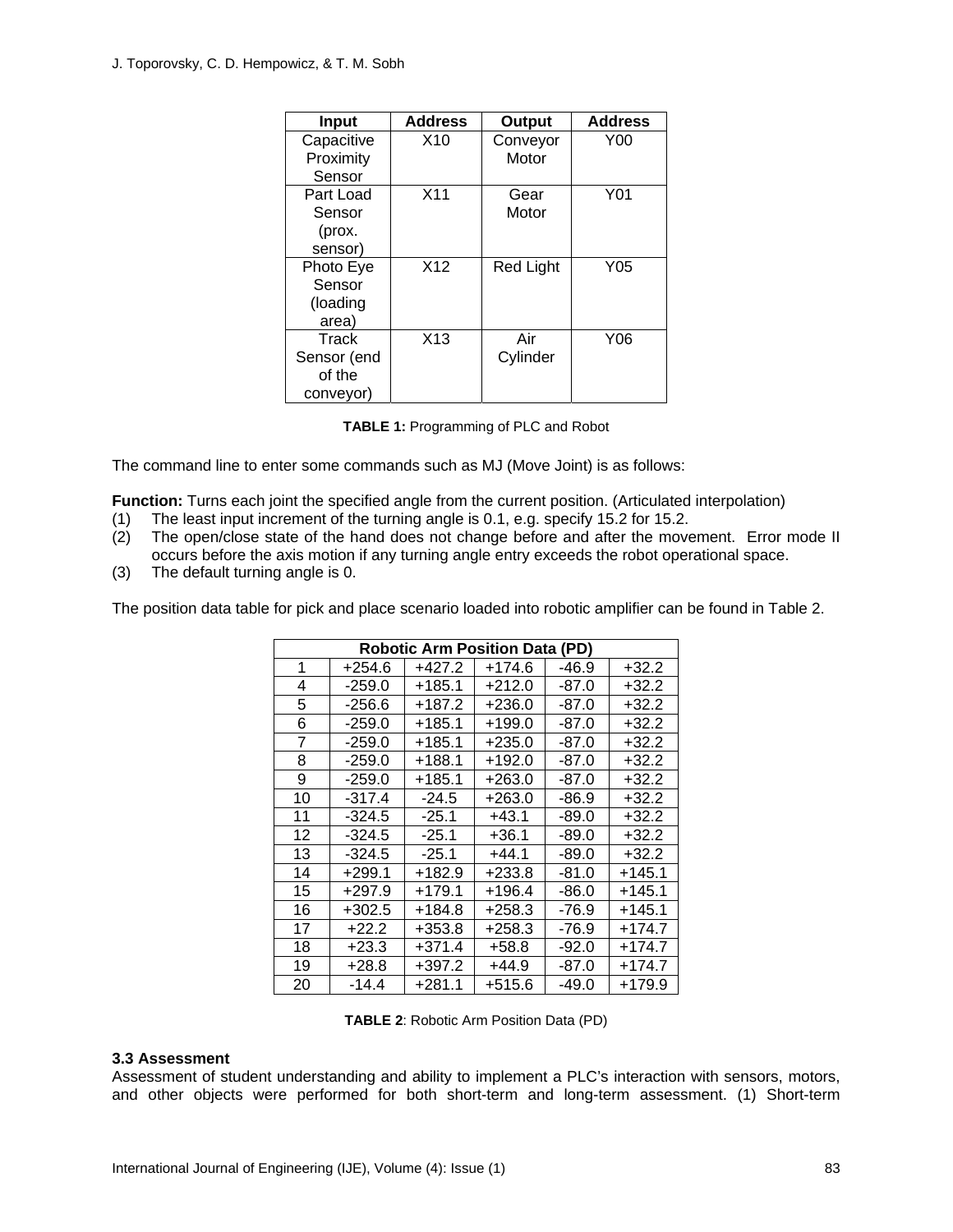assessment took place within the timeframe of an individual course. Each student was assessed by performance on eight homework assignments (20 percent of course grade), an in-class, mid-term exam (30 percent of course grade) and an individual, open-ended project, in which each student was expected to incorporate codes, commands, and design functions (50 percent of course grade). (2) Long-term assessment is conducted after course completion and post-graduation. Each student is surveyed periodically to determine how each component of the lab course has helped the graduate in his or her professional employment and career.

## **4. RESULTS**

Students who successfully complete a laboratory course are able to: understand and implement different types of software packages for the purpose of robot control (such as GX-Developer or Roboware $TM$  for Mitsubishi products or RS-500 and RS-5000 and Factory-Talk for Allen-Bradley products); and program Human Machine Interface (HMI) screens to integrate them into PLC control automation lines. After graduation, they can perform the tasks listed above and communicate intelligently with members of a team of designers working on automating any industrial process.

## **5. CONCLUSIONS AND FUTURE WORK**

UBSOE's PLC Industrial Control Lab will continue to provide critical laboratory education for graduate engineering students. Further, the authors envision that the Lab will assist local companies in hardware design and manufacturing and provide the necessary software programming for different applications in process automation.

## **6. ACKNOWLEDGEMENT**

The authors acknowledge the equipment contributions by Gibson Engineering Company, Incorporated of Norwood, MA and HESCO of Rocky Hill, CT.

# **7. REFERENCES**

- [1] L.R. Lattuca, P.T. Terenzini, and J.F. Volkwein. "Engineering Change: A Study of the Impact of EC2000", ABET, Inc. Baltimore, MD (March, 2006).
- [2] M. T. Huber and S. Morreale (Eds.). "Disciplinary Styles in the Scholarship of Teaching and Learning: Exploring Common Ground", Washington, DC: AAHE/ Carnegie Foundation for the Advancement of Teaching (2002).
- [3] D. Richter. "Infusing an interdisciplinary automation experience in engineering technology education," in Proceedings of the 2007 American Society for Engineering Education Annual Conference & Exposition, Honolulu, HI, USA, 2007.
- [4] T. Stiller and G. Johnson. "Constituent influences on engineering curricula," in Proceedings of the 2004 American Society for Engineering Education Annual Conference & Exposition, Salt Lake City, UT, USA, 2004.
- [5] C. Mirman. "Educating future engineers requires teamwork". Automation Notebook, Fall Issue 12, 2008 [Online].
- [6] "E-Designer for the E1000-series Reference Manual"*,* Mitsubishi Electric, MA 00759A, 2005-03.
- [7] "MicroLogix 1100 Programmable Controllers, Bulletin 1763, Instruction Set Reference Manual"*,*  Rockwell Automation, Inc., Publication 1763-RM001B-EN-P (April 2007).
- [8] "FX Series Programmable Controllers Programming Manual"*,* Mitsubishi Electric, Manual number JY992D88101, Manual revision D (April 2003).
- [9] "Roboware™ Programming/Control Software for Mitsubishi Robots Ver 2.xx User Manual", KakeWare©, RV-M1 & RV-M2 Models.
- [10] "Melsoft FR Configurator Instruction Manual VFD Software", Mitsubishi Electric, FR-SW2-SETUP-WE.
- [11] "Logix 5000 Controllers Common Procedures Programming Manual", Rockwell Automation, Inc., Publication 1756-PM001I-EN-P (January 2007).
- [12] "SLC 500 Instruction Set Reference Manual", Rockwell Automation, Inc., Publication 1747-RM011E-EN-P (January 2006).